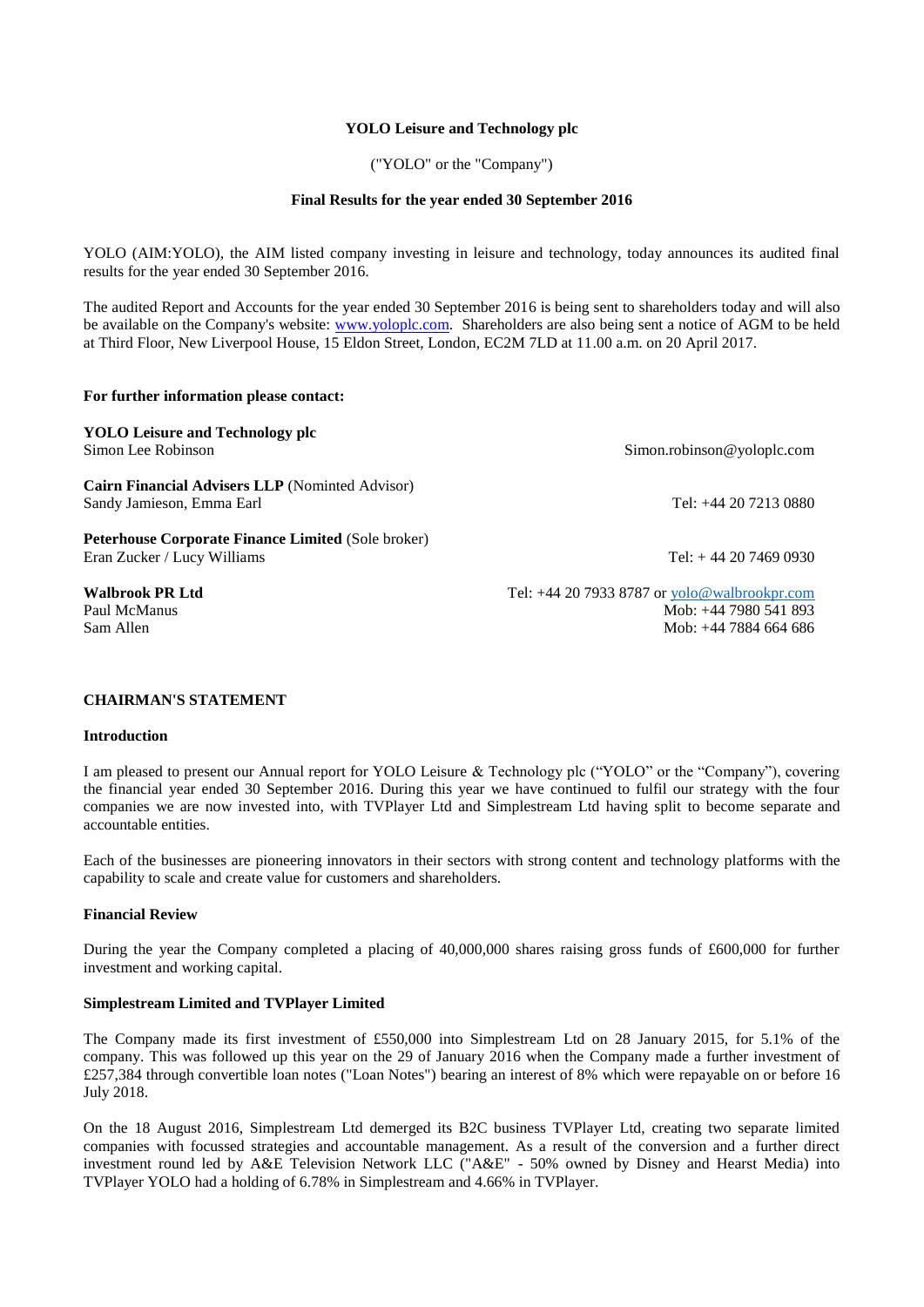YOLO's investment has been into two innovative TV technology platforms, namely Simplestream and TVPlayer, both of which are undergoing growth in a market where user behaviour is transforming the way content is distributed and consumed. These types of services, which deliver television content over the internet, are called Over The Top ("OTT") services. Such is the demand for watching television online, OTT services are forecast to grow to \$54 billion by 2029 (source: Markets & Markets - OTT Market Report 2014-2019), with over \$1 billion forecast to be generated each year in the UK. The growth of OTT viewing is fueled by the continued growth of smartphone, tablet and so called "streaming stick" sales.

Simplestream is a leading and profitable B2B provider of video services including live streaming, automated catch-up and live-to-Video On Demand ("VOD") solutions through its proprietary Media Manager platform. Simplestream provides broadcasters and rights owners with a Technology Services Ecosystem with a full range of multi-platform TV and video distribution including; live streaming, real-time highlights clipping, catch-up, social syndication and subscription management services.

Simplestream's technology platform provides for multi-channel and multi-territory content delivery for premium livestreaming, catch-up and automated live-to-VOD into mobiles, tablets, and a large variety of other media platforms such as Amazon Fire, AppleTV, SmartTV's, YouView, Freesat, Freeview, and other connected devices.

TVPlayer is a leading next generation B2C Over-The-Top ("OTT") TV platform with 2.8 million downloads and up to 1 million regular monthly active users. TVPlayer critically is a fully-licensed platform having entered into multi-year content licensing agreements with the leading free-to-air and subscription television broadcasters. It streams 60 free to air and 24 Plus channels of the UK's most popular TV channels to desktop, mobiles, tablet, Apple TV, Amazon Fire TV, Samsung Smart TV and various set-top-boxes.

TVPlayer generates revenue through two business models; firstly an ad-supported free to air TVPlayer service and secondly a paid subscription service with TVPlayer Plus, offering premium channels in the UK without a contract, providing 24 additional premium channels for a monthly fee of £5.99 with additional up sell services.

A+E Television Networks LLC, a \$20 billion mass media global media JV company between Disney and Hearst Media, sees great opportunities for the business. Both TV Player and Simplestream businesses are well positioned to capitalise on the growth and user opportunities within the UK and International markets.

## **GFinity Plc**

YOLO holds a total of 2,143,023 shares in GFinity Plc ("GFinity") which, as at 31 August 2016, represented 1.36% of the company (source: GFinity plc website, shares in issue),

GFinity is an end-to-end eSports (also known as competitive gaming) solution, founded in 2012. GFinity has quickly established itself as one of the world's leading eSports companies, capable of providing an end-to-end solution and with a strong reputation for quality across publishers, players and eSports fans. It stages elite tournaments for the top players in the world, producing industry leading broadcasts and providing on-line competitions and content to engage the eSports community.

In the year to 30 June 2016, GFinity continued to invest in the business in line with its stated strategy to build its reputation with game publishers, prospective sponsors and the wider eSports community to cement its position as a leader within the eSports industry. This has been achieved through the development of both physical assets, such as the eSports Arena in the UK, and digital assets to host and stream eSports competitions online. Collectively these assets, together with the expertise of the GFinity team, mean that the Company is uniquely positioned to provide an end-to-end eSports solution both to game publishers and other partners looking to access the growing audience of eSports enthusiasts.

The growth reflects widening acknowledgement of GFinity's capability, across a broad range of games and platforms. Events during the year have been staged across PC, console and mobile devices. Clients, meanwhile, have included game publishers, platform providers, brands from within the industry and also increasingly consumer brands looking for a way to reach the core eSports audience of young affluent males, who they find it increasingly difficult to reach via other channels.

As a sector, eSports continues to go from strength to strength. Leading industry analysts NewZoo report that the eSports audience has now risen to over 250 million globally. Major events are already filling arenas and attracting audiences that dwarf many conventional sports. A recent report by Newzoo forecasts that the eSports market will grow at a compound annual growth rate of 42% to over US\$1.1bn by 2019. eSports Fans typically watch 41.8 hours of eSports content per month, which compares to a total of 23 hours per month for football, and major brands are starting to engage. GFinity's Management continues to believe it has significant potential to grow rapidly over this time frame and believes that its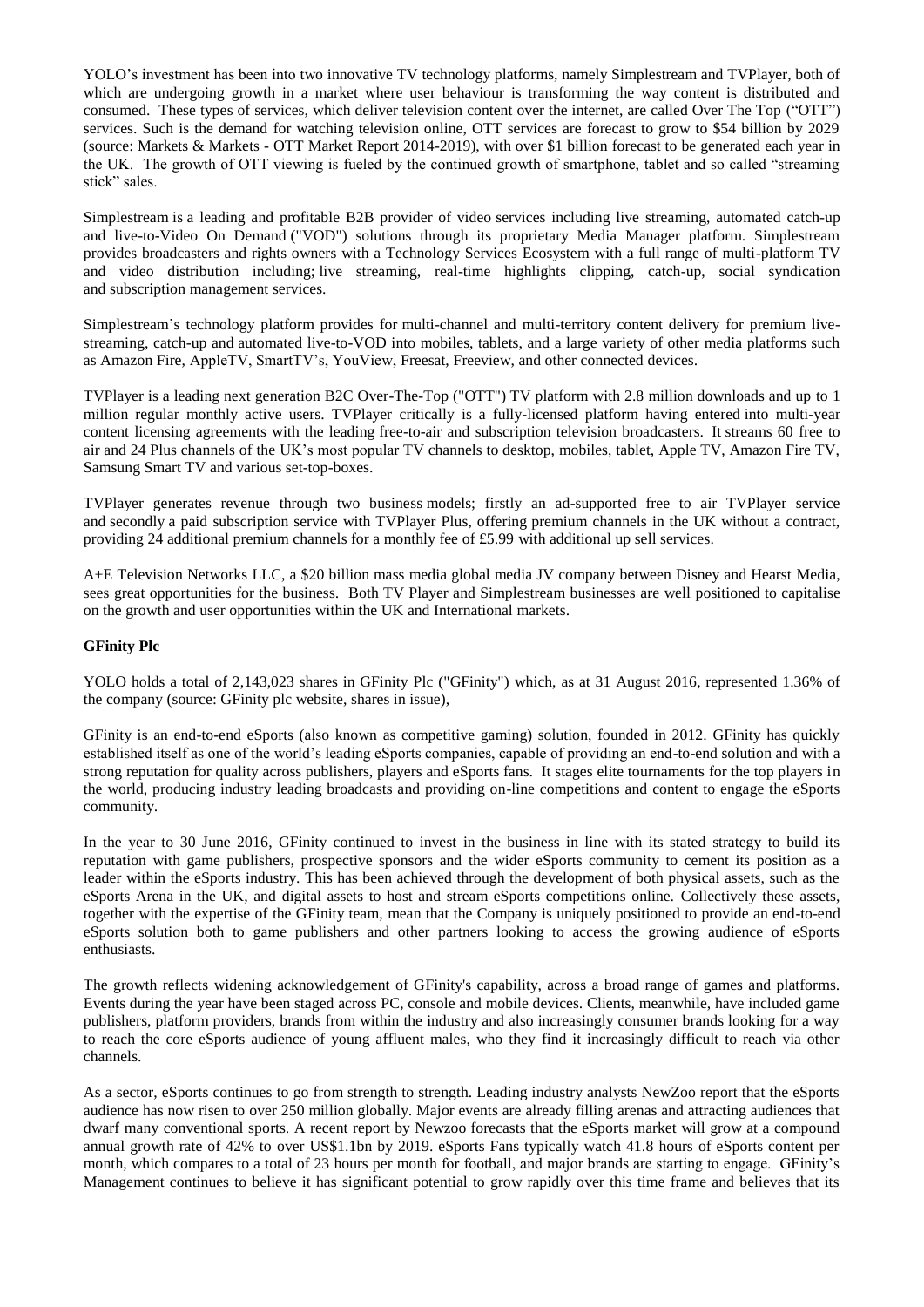strategy of continued investment in the capability and reputation of the business are the correct route to deliver long-term value to the shareholders.

The year to 30 June 2016 was one in which GFinity continued to deliver on its strategic objective to develop its operational capability and to build its reputation with the eSports audience and key partners within the industry. Revenue for the financial year increased significantly from £0.56m to £1.45m as activity at the Company's eSports arena increased and the Company signed contracts with a number of leading video game publishers and eSports sponsors such as Microsoft, Gillette and FutHead.com.

Following the year-end, GFinity also successfully completed a placing to raise a further  $\pounds 3.7$ m, positioning the company in a strong cash position to accelerate its drive towards its strategic goals.

In 2016, GFinity staged 30 international events, achieved 480,000 registered users, 58.5 million views, 4.2 million sessions, 200,000 games played and 8.15 million Twitter impressions per month. GFinity has strong potential for monetising commercial rights attached to broadcasts and events, with access to a wide range of ancillary revenue streams such as sponsorship, advertising, broadcast rights, pay per view, data,  $3<sup>rd</sup>$  party events and promotions, Pay to Play, Ticketing, Betting, Fantasy and an Xbox App (Build Your Own Tournament).

### **AudioBoom Plc**

YOLO holds 3,500,000 shares in AudioBoom Plc ("AudioBoom"), equating to 0.65% of the issued share capital.

AudioBoom is the leading spoken-word audio platform for hosting, distributing and monetising content that enables the creation, broadcast and syndication of audio content across multiple networks and geographies. AudioBoom works with its partners to monetise their audio via live in-reads, the dynamic insertion of pre and post roll audio adverts and video ads. The platform enables partners to deliver their content to millions of listeners worldwide via embedded (in websites) players, mobile applications, Facebook and Twitter integrations.

At 31 May 2016, the number of content channels was 8,115, an increase of over 55% on 12 months earlier (2015: 5,237). This improvement reflected not only the addition of new content partners but also the scale of those partners, with many establishing multiple channels for different genres and geographic regions.

Listens are the number of times users consume AudioBoom hosted content via embeddable content players on third party websites or apps. The number of listens is a key metric for the business, as it is the sole driver of advertising revenue. Total listens in the period under review was 222 million - an increase of 80% on the same period last year (H1 2015: 123 million). Total lifetime listens of AudioBoom content achieved since inception have now exceeded one billion.

The geographical split on listens is currently circa 70% USA, 11% UK, 5% Australia and 14% Rest of the World, reflecting the global appeal and the spread of content hosted.

AudioBoom has made further tangible progress in H1 2016, growing revenue, securing significant new content partners and further broadening its geographic distribution. The momentum from H1 has continued into H2, which has started well, with the business securing significant advanced bookings for advertising revenue. Fill rates and CPMs (cost per thousand listens that advertisers pay) are expected to improve further in all the major territories and content verticals over the next few months and beyond. There have also been multiple technological upgrades to the AudioBoom platform scheduled for H2 2016, which should create increasingly large volumes of monetisable ad impressions.

### **Placing of shares**

On 20 January 2016 the Company placed 40,000,000 shares at 1.5p and raised £600,000 before costs. As part of the placing the Company also issued 10,000,000 warrants to subscribe for new ordinary shares in the Company at 1.8p per share. The funds were used for investment and working capital.

#### **Investment Strategy**

Our vision is to be a successful and profitable investment company focussing on technology, travel leisure and media businesses. We will achieve this by identifying early stage or turnaround opportunities that require investment and/ or have potential for a reverse takeover. We will invest into businesses with content and delivery capability that engage customers, monetise the user experience and have potential to scale.

The Company's Investing Policy is that the Company will invest in businesses which have some or all of the following characteristics:

strong management with a proven track record;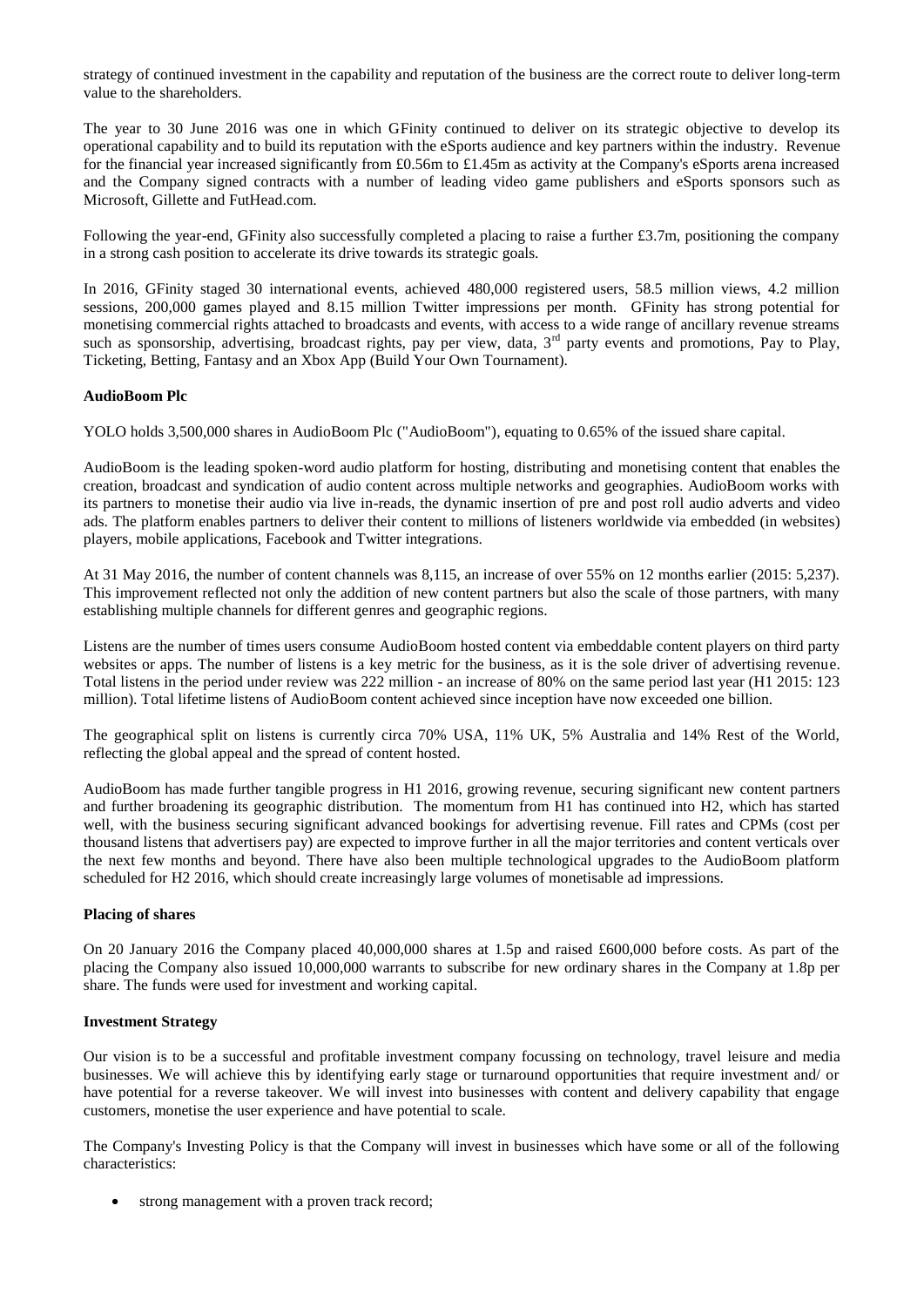- ready for investment without the need for material re-structuring by the Company;
- generating positive cash flows or imminently likely to do so;
- via an injection of new finances or specialist management, the Company can enhance the prospects and therefore the future value of the investment;
- able to benefit from the Directors' existing network of contacts; and
- the potential to deliver significant returns for the Company.

The Company will focus on opportunities in the technology, travel and leisure sectors.

Whilst the Directors will be principally focused on making an investment in private businesses, they would not rule out investment in listed businesses if this presents, in their judgment, the best opportunity for Shareholders.

The Company intends to be an active investor in situations where the Company can make a clear contribution to the progress and development of the investment. In respect of other, more substantial investment opportunities, the Directors expect that the Company will be more of a passive investor.

The Directors believe that their broad collective experience together with their extensive network of contacts will assist them in the identification, evaluation and funding of appropriate investment opportunities. When necessary, other external professionals will be engaged to assist in the due diligence on prospective targets and their management teams. The Directors will also consider appointing additional Directors with relevant experience if required.

There will be no limit on the number of projects into which the Company may invest, and the Company's financial resources may be invested in a number of propositions or in just one investment, which may be deemed to be a reverse takeover pursuant to Rule 14 of the AIM Rules. Where the Company builds a portfolio of related assets it is possible that there may be cross-holdings between such assets. The Company does not currently intend to fund any investments with debt or other borrowings but may do so if appropriate.

The Company's primary objective is that of securing for the Shareholders the best possible value consistent with achieving, over time, both capital growth and income for Shareholders through developing profitability coupled with dividend payments on a sustainable basis.

### **Outlook**

We will continue to pursue and evaluate opportunities that meet our investment criteria. In parallel to this we remain positive in the prospects of each of our four current investment partners and recognise that Management are continuing to execute their strategic plan to monetise and engage their content and users and build on the impressive foundations that have been laid.

### **Post Year End Placing of shares**

On 7 November 2016, the Company completed a placing of 254,000,000 shares at a price of 1.0p raising total gross funds of £2,540,000. A further 8,400,000 fee shares were issued at a price of 1.0p.

Also on the same date 9,800,000 director warrants at exercise price of 1.3p were awarded to Simon Robinson.

#### **Further investments post the financial 15/16 year end**

On 5 November 2016, the Company completed an investment in Magic Media Works Ltd ("Magic Media Works") by investing £1.4m through a convertible loan note in Magic Media Works ("Loan Notes"). The Loan Notes bear interest at a rate of 10% per annum from 1 March 2017 and are repayable on or before 31 December 2018. The Loan Notes are secured by a first ranking debenture over the assets of Magic Media Works and are convertible into approximately 41.2% of the ordinary share capital of Magic Media Works on a fully diluted basis.

Magic Media Works has developed a number of subscription-free music streaming products and services which allow users to access ad-free music content without the requirement for account registration, passwords, software downloads or pairing of third party streaming devices.

Magic Media Works has entered into licensing agreements with the world's major record labels, including Universal Music Group, Sony Music Group and Warner Music Group and major independents including Merlin Music and also the major music publishers, allowing users to access millions of albums and over 29 million music tracks ad-free. Streamed music content is accessed via the Electric Jukebox product, a proprietary streaming device developed by Magic Media Works.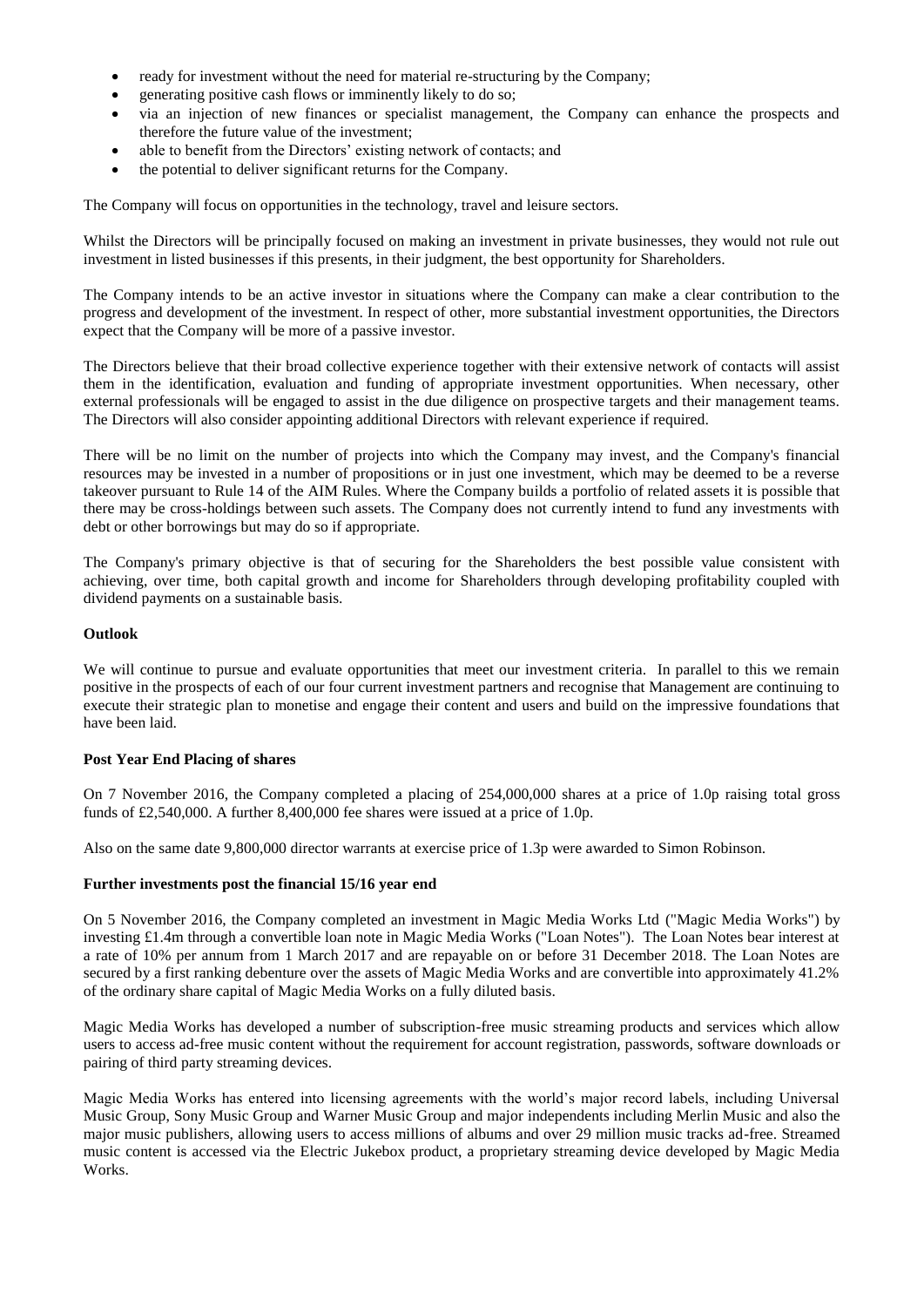With a potential addressable consumer market of some 800 million users worldwide (*Source IFPI*), Magic Media Works is currently the world's only dedicated music streaming developer of consumer music streaming players and services that provide on-demand ad-free access to a wide ranging music catalogue without the need for either a user account, application download or a monthly subscription.

Magic Media Works has signed up a number of celebrities to assist in marketing Electric Jukebox, including Robbie Williams and his wife Ayda Field, Stephen Fry, Sheryl Crow, Alesha Dixon and Alexander Armstrong, all of whom have equity interests in the business.

Magic Media Works has successfully launched its first product, Electric Jukebox, in the UK in late November. The business is currently developing its next version of Electric Jukebox and evaluating international expansion into the USA and Europe.

Further to the demerger and investment by A&E in August 2016, TVPlayer completed an investment expansion round for working capital on 28 February 2017 which was led by A&E. YOLO made a further investment of £85,424 in TVPlayer to ensure the Company maintained its existing holding.

The Board has evaluated a number of potential investments during the year and continues to look at opportunities in the technology, travel, leisure and media sectors and will only make investments in those projects that the Board believes will create value for shareholders.

I would like to thank our shareholders and advisors for continuing to show support in the Board and its vision.

Simon Robinson Chairman

Date: 21 March 2017

### **STATEMENT OF COMPREHENSIVE INCOME**

#### **FOR THE YEAR ENDED 30 SEPTEMBER 2016**

|                                                                                                     | <b>Notes</b> | 2016<br>£                          | 2015<br>£                     |
|-----------------------------------------------------------------------------------------------------|--------------|------------------------------------|-------------------------------|
| Revenue                                                                                             |              |                                    |                               |
| Cost of sales                                                                                       |              |                                    |                               |
| <b>Gross profit</b>                                                                                 |              |                                    |                               |
| Other income<br>Administrative expenses<br>Unrealised (losses)/gains on remeasurement to fair value | 2            | 14,000<br>(274, 595)<br>(372, 758) | 9,333<br>(287, 651)<br>33,041 |
| OPERATING LOSS BEFORE FINANCING ACTIVITIES                                                          |              | (633, 353)                         | (245, 277)                    |
| Finance income                                                                                      | 3            | 11,823                             | 357                           |
| <b>LOSS ON ORDINARY ACTIVITIES BEFORE TAX</b>                                                       | 4            | (621, 530)                         | (244,920)                     |
| Tax charge                                                                                          | 7            |                                    |                               |
| <b>LOSS ON ORDINARY ACTIVITIES AFTER TAX</b>                                                        |              | (621, 530)                         | (244, 920)                    |
| <b>LOSS FOR THE YEAR ATTRIBUTABLE TO EQUITY</b><br><b>SHAREHOLDERS</b>                              |              | (621, 530)                         | (244.920)                     |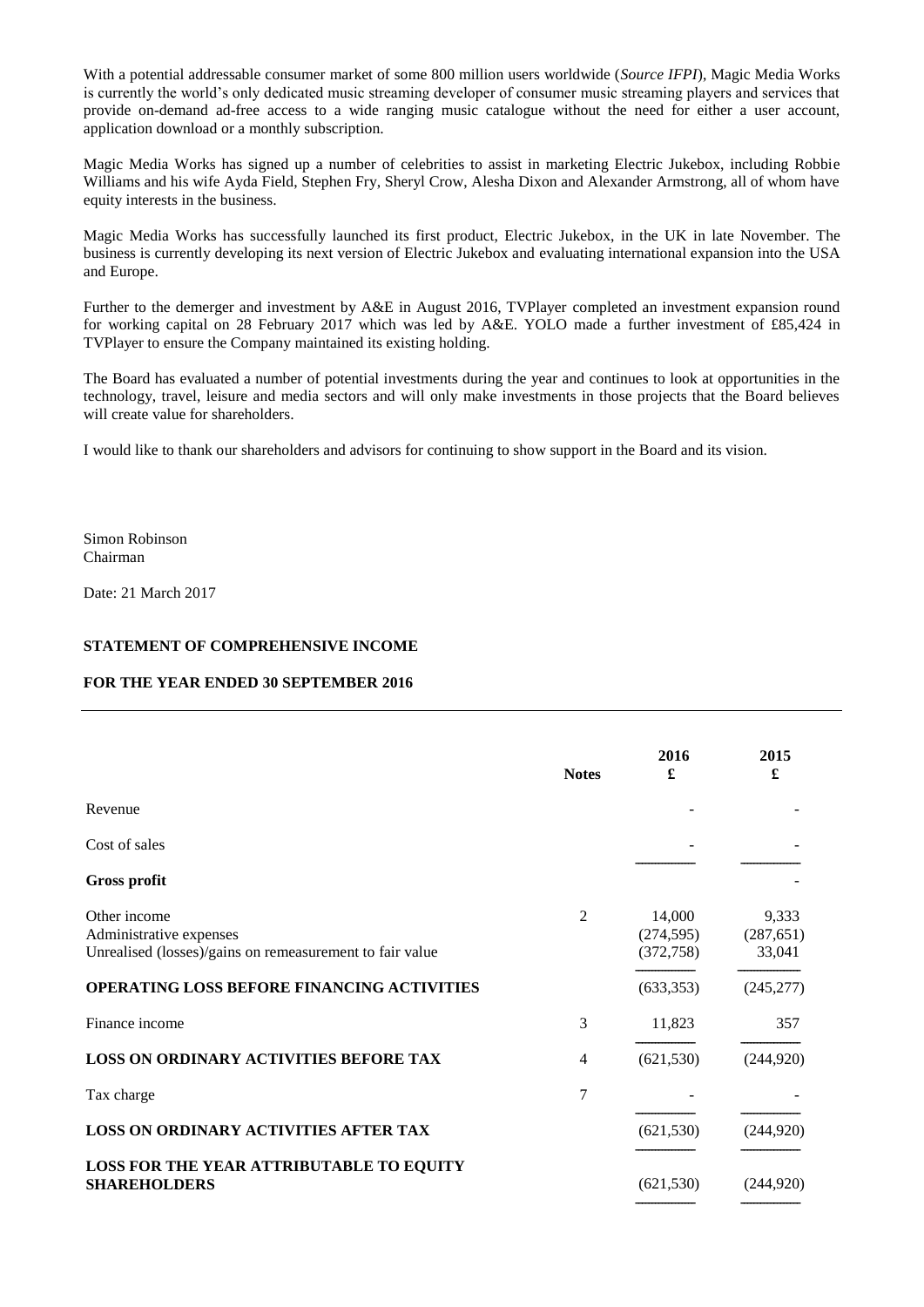| TOTAL COMPREHENSIVE EXPENSES ATTRIBUTABLE TO:<br>Equity holders of the company |   | (621, 530) | (244, 920) |
|--------------------------------------------------------------------------------|---|------------|------------|
| Loss per share (pence per share)<br>Basic                                      | 8 | (0.37)p    | (0.19)p    |
| Diluted                                                                        |   | (0.37)p    | (0.19)p    |

# **STATEMENT OF FINANCIAL POSITION**

# **FOR THE YEAR ENDED 30 SEPTEMBER 2016**

|                                                             | <b>Notes</b> | 2016<br>£   | 2015<br>£   |
|-------------------------------------------------------------|--------------|-------------|-------------|
| <b>ASSETS</b>                                               |              |             |             |
| <b>Non-current assets</b>                                   |              |             |             |
| Investments                                                 | 9            | 1,127,262   | 1,230,846   |
|                                                             |              | 1,127,262   | 1,230,846   |
| <b>Current assets</b>                                       |              |             |             |
| Trade and other receivables                                 | 10           | 17,214      | 16,549      |
| Cash and cash equivalents                                   |              | 139,412     | 41,901      |
|                                                             |              | 156,626     | 58,450      |
| <b>TOTAL ASSETS</b>                                         |              | 1,283,888   | 1,289,296   |
| <b>EQUITY AND LIABILITIES</b><br><b>Current liabilities</b> |              |             |             |
| Trade and other payables                                    | 11           | 77,016      | 38,864      |
| <b>Total liabilities</b>                                    |              | 77,016      | 38,864      |
| <b>Equity</b>                                               |              |             |             |
| Share capital                                               | 12           | 2,582,954   | 2,182,954   |
| Share premium account                                       |              | 7,617,273   | 7,439,303   |
| Retained earnings                                           |              | (8,993,355) | (8,371,825) |
| Total equity attributable to equity                         |              |             |             |
| shareholders of the parent                                  |              | 1,206,872   | 1,250,432   |
| <b>TOTAL EQUITY AND LIABILITIES</b>                         |              | 1,283,888   | 1,289,296   |
|                                                             |              |             |             |

# **STATEMENT OF CHANGES IN EQUITY**

## **FOR THE YEAR ENDED 30 SEPTEMBER 2016**

|              | <b>Share</b>   |                 |              |
|--------------|----------------|-----------------|--------------|
| <b>Share</b> | <b>Premium</b> | <b>Retained</b> |              |
| capital      | Account        | <b>Earnings</b> | <b>Total</b> |
|              |                | £               |              |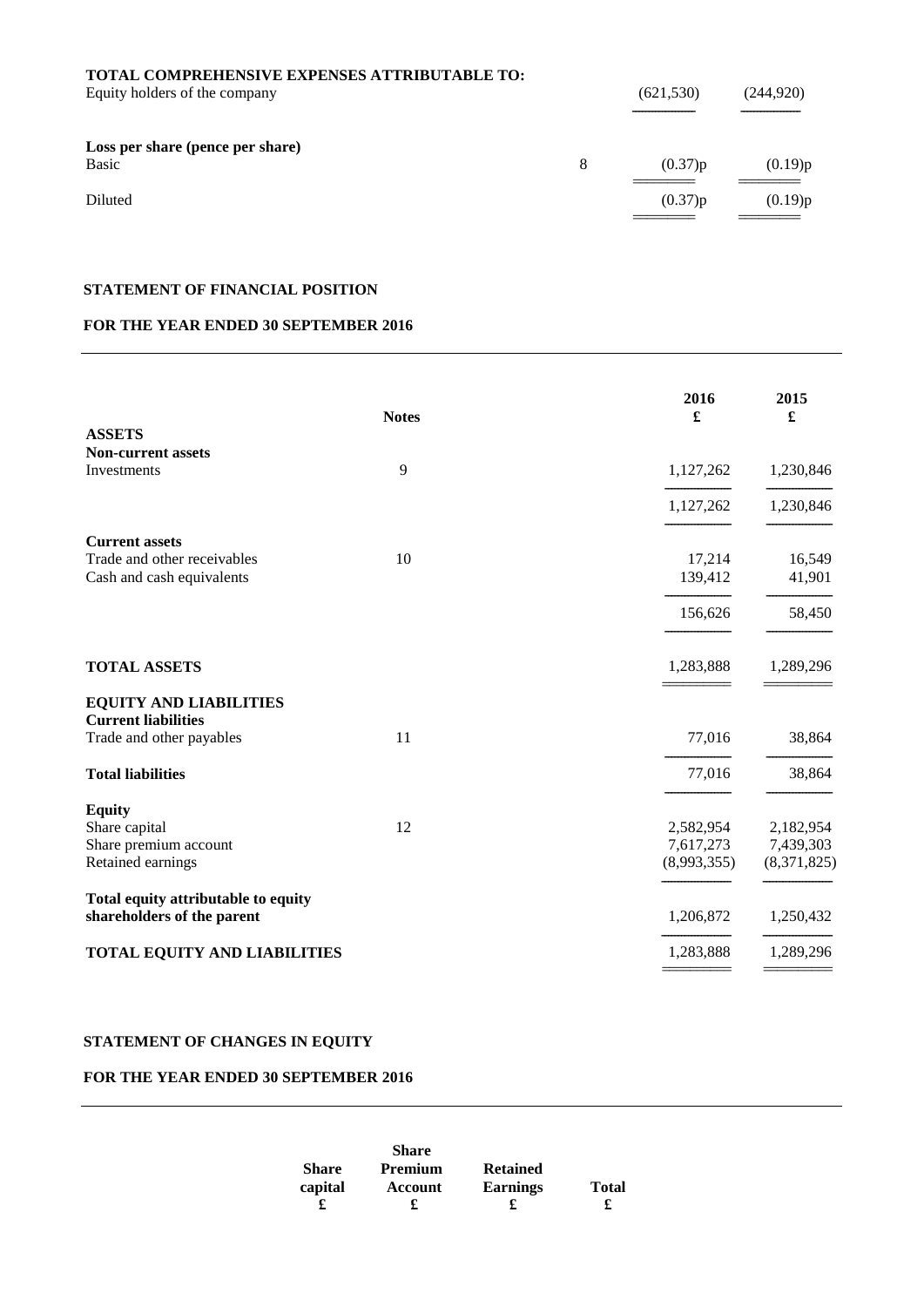| At 1 October 2014                            | 1,813,675 | 7,197,319 | (8, 126, 905) | 884,089    |
|----------------------------------------------|-----------|-----------|---------------|------------|
| Total comprehensive                          |           |           |               |            |
| expense for the year                         |           |           | (244, 920)    | (244, 920) |
| <b>Transactions with owners</b>              |           |           |               |            |
| Shares issued                                | 369,279   | 270,784   |               | 640,063    |
| Cost of new issue                            |           | (28, 800) |               | (28, 800)  |
| At 1 October 2015                            | 2,182,954 | 7,439,303 | (8,371,825)   | 1,250,432  |
| Total comprehensive<br>expenses for the year |           |           | (621, 530)    | (621, 530) |
| <b>Transactions with owners</b>              |           |           |               |            |
| Shares issued                                | 400,000   | 200,000   |               | 600,000    |
| Cost of new issue                            |           | (22,030)  |               | (22,030)   |
| At 30 September 2016                         | 2,582,954 | 7,617,273 | (8,993,355)   | 1,206,872  |
|                                              |           |           |               |            |

# **Share capital**

Represents the par value of shares in issue.

# **Share premium**

Represents amounts subscribed for share capital in excess of its nominal value, net of directly attributable issue costs.

# **Retained earnings**

Represents accumulated losses to date.

# **STATEMENT OF CASH FLOWS**

# **FOR THE YEAR ENDED 30 SEPTEMBER 2016**

|                                                    | 2016       | 2015          |
|----------------------------------------------------|------------|---------------|
|                                                    | £          | £             |
| <b>Operating activities</b>                        |            |               |
| Loss for the year                                  | (621, 530) | (244, 920)    |
| Adjustments for:                                   |            |               |
| Decrease/(Increase) in trade and other receivables | (665)      | (8,952)       |
| Decrease in trade and other payables               | 38,152     | 3,055         |
| Net finance income                                 | (11,823)   | (357)         |
| Unrealised losses/(gains) on remeasurement to fair | 372,758    | (33,041)      |
| value                                              |            |               |
| Net cash used in activities                        | (223, 108) | (284, 215)    |
| <b>Investing activities</b>                        |            |               |
| Payments to acquire investments                    | (269, 174) | (1, 197, 805) |
| Interest received                                  | 11,823     | 357           |
| Net cash (used in)                                 | (257, 351) | (1,197,448)   |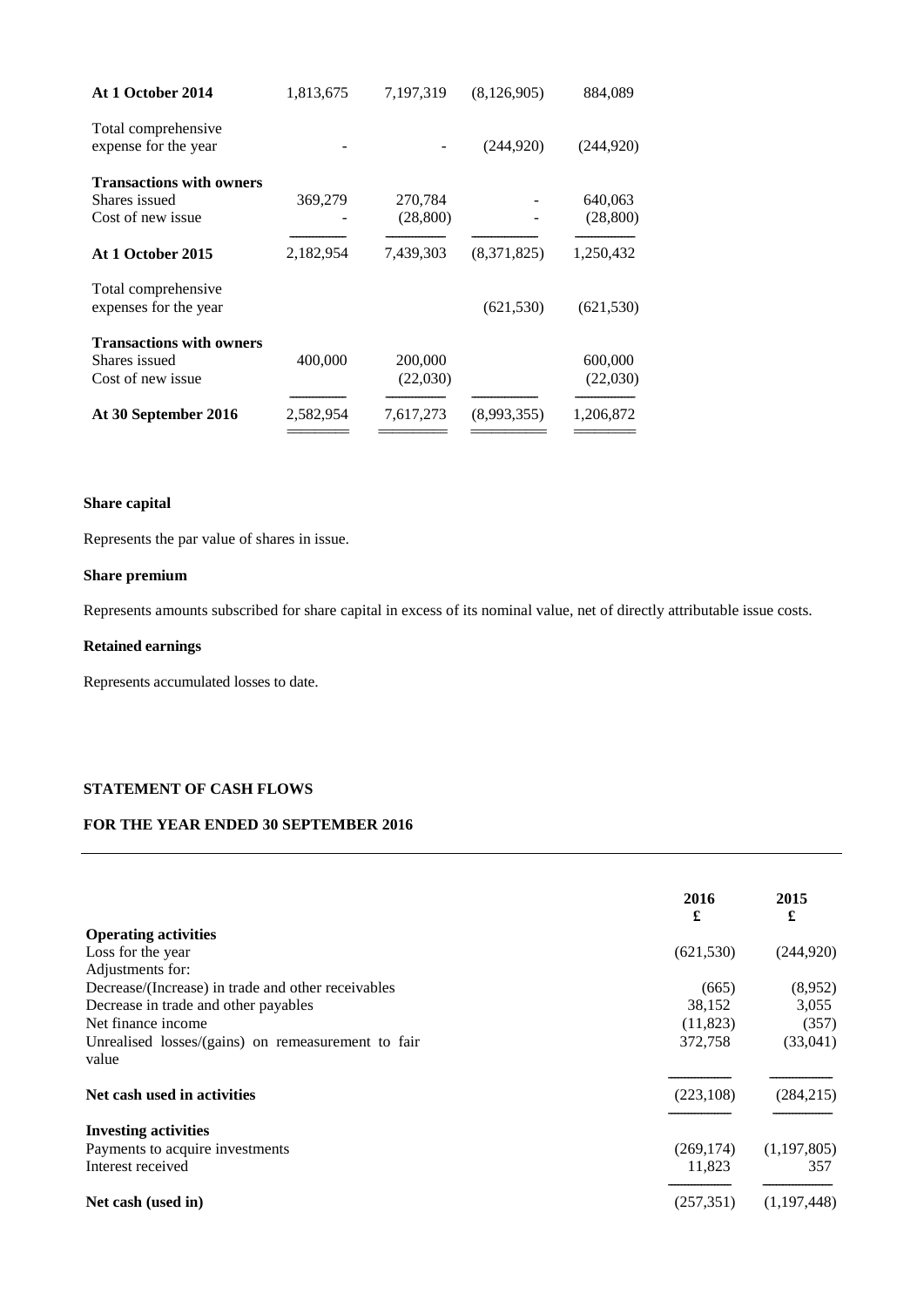| <b>Financing activities</b><br>Net proceeds from issue of shares    | 577,970 | 611,263    |
|---------------------------------------------------------------------|---------|------------|
| Net cash generated from financing activities                        | 577,970 | 611,263    |
| Taxation                                                            |         |            |
| Net increase/(decrease) in cash and cash equivalents                | 97,511  | (870, 400) |
| Cash and cash equivalents at the start of the year                  | 41,901  | 912,301    |
| Cash and cash equivalents at the end of the year                    | 139,412 | 41,901     |
| Cash and cash equivalents consists of:<br>Cash and cash equivalents | 139,412 | 41,901     |

## **NOTES TO THE FINANCIAL STATEMENTS**

# **FOR THE YEAR ENDED 30 SEPTEMBER 2016**

### **1. ACCOUNTING POLICIES**

### **1.1 Basis of preparation**

The financial statements have been prepared in accordance with EU endorsed International Accounting Standards and International Financial Reporting Standards (collectively "IFRS") and the requirements of the Companies Act 2006 applicable to companies reporting under IFRS.

The financial statements are presented in sterling and have been prepared on the historical cost basis, except where IFRS requires an alternative treatment. The principal variations from historical cost relate to financial instruments (IAS 39).

The Company is a public listed company, quoted on AIM and is incorporated and domiciled in the UK.

### **Adoption of international accounting standards**

*Standards adopted early by the Company*

Certain new standards, amendments and interpretations to existing standards have been published that are mandatory for later accounting periods and which have not been adopted early. There were no new standards, amendments or interpretations that are expected to have a material impact on the Company.

### **1.2 Going Concern**

The Company had net assets of £1,206,872 as at 30 September 2016 (2015 net assets of £1,250,432 ) and generated a loss before tax of £621,530 (2015 loss before tax: £244,920 ) in the reporting period.

The Directors have prepared a cash flow forecast for the 12 months to 31 March 2018. Having considered all known costs, the Board is of the opinion that there are sufficient funds available to continue as a going concern for the foreseeable future. The Board is also planning to raise additional funds to continue to carry out its investment strategy as opportunities arise.

In light of this and after taking into account all information that could reasonably be expected to be available, the Directors are confident that the Company will remain in operational existence for the foreseeable future and that the going concern basis of preparation is appropriate to the Company's financial statements.

# **1.3 Revenue**

Revenue is recognised when revenue and associated costs can be measured reliably and future economic benefits are probable. Revenue is measured at fair value of consideration received or receivable for goods and services provided in the normal course of business, net of discounts, VAT and other sales related taxes.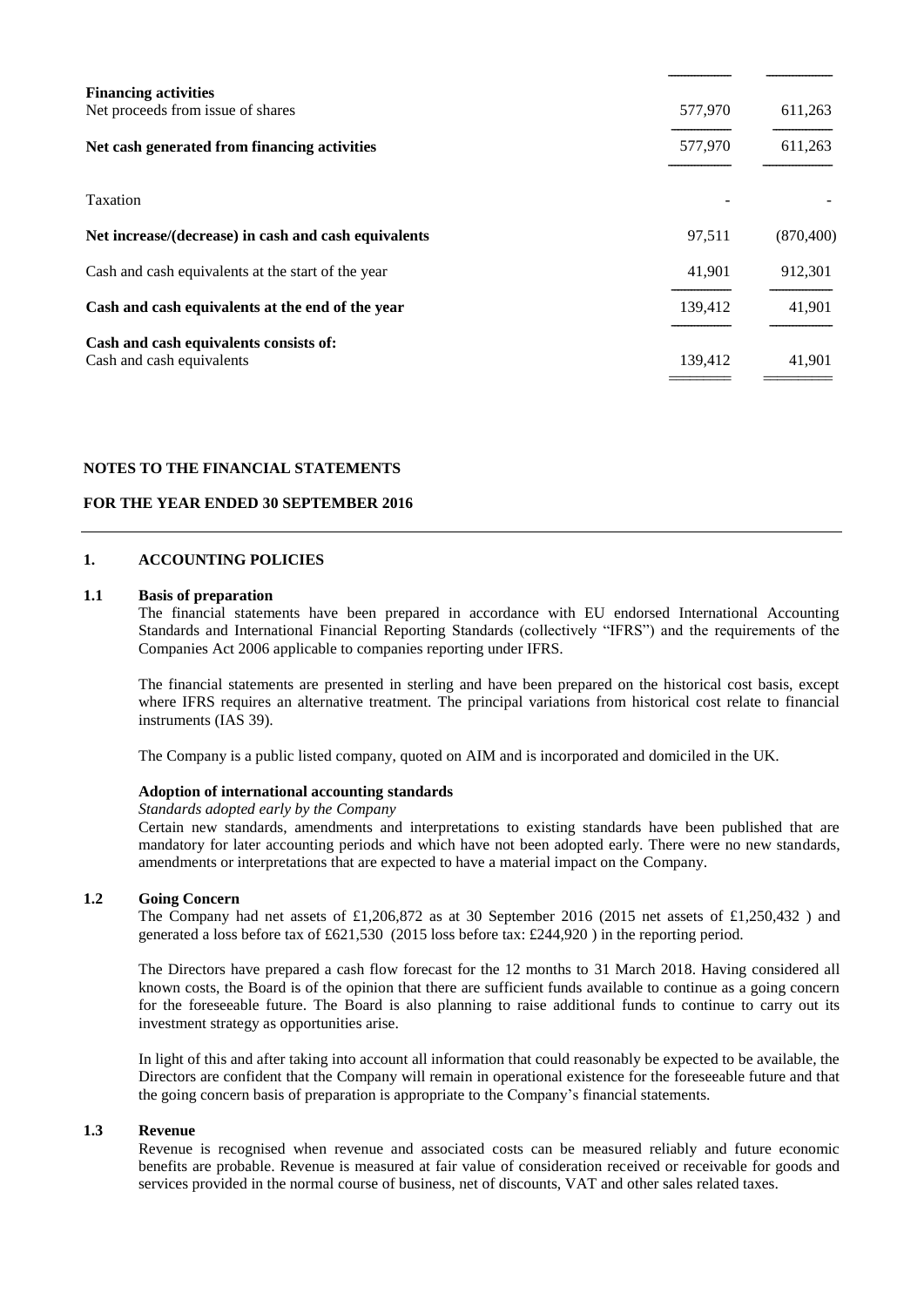#### **1.4 Interest income**

Interest income is accrued on a time apportioned basis, by reference to the principal outstanding and at the effective interest rate applicable.

# **1.5 Deferred taxation**

The tax expense represents the sum of the current tax expense and deferred tax expense.

The tax currently payable is based on taxable profit for the year. Taxable profit differs from accounting profit as reported in the Statement of Comprehensive Income because it excludes items of income or expense that are taxable or deductible in other years and further excludes items that are never taxable or deductible. The Company's liability to current tax is measured using tax rates that have been enacted or substantively enacted by the reporting date.

Deferred tax is the tax expected to be payable or recoverable on differences between the carrying amounts of assets and liabilities in the financial statements and the corresponding tax bases used in the computation of taxable profit, and is accounted for using the balance sheet liability method. Deferred tax liabilities are generally recognised for all taxable temporary differences and deferred tax assets are recognised to the extent that it is probable that future taxable profits will be available against which deductible temporary differences can be utilised.

Such assets and liabilities are not recognised if the temporary difference arises from goodwill or if the initial liabilities in a transaction that affect either the taxable profit or the accounting profit.

The carrying amount of deferred tax assets is reviewed at each reporting date and reduced to the extent that it is no longer probable that sufficient future taxable profits will be available to allow all or part of the asset to be recovered.

Deferred tax is calculated at the rates that are expected to apply in the period when the liability is settled or the asset is realised. Deferred tax is charged or credited in the income statement, except when it relates to items charged or credited directly to equity, in which case the deferred tax is also dealt with in equity.

### **1.6 Financial instruments**

Financial assets and financial liabilities are recognised on the balance sheet when the Company has become a party to the contractual provisions of the instrument.

#### **Investments**

Equity investments are initially recognised at cost, being the consideration paid. All investments are classified at fair value through profit or loss and measured at fair value with changes in their fair value recognised in the Statement of Comprehensive Income in the year in which they arise. In respect of unquoted investments (Level 3) fair value is determined by reference to a variety of valuation techniques. In respect of quoted or listed investments (Level 1) the value is based on the closing mid-market price recorded by the relevant market.

#### **Cash and cash equivalents**

Cash and cash equivalents includes cash in hand, deposits held at call with banks and other short term deposits with maturities of three months or less. Bank overdrafts also form part of net cash and cash equivalents for the purposes of the cash flow statement.

#### **Trade and other receivables**

Trade and other non-interest bearing receivables are initially recognised at cost and are subsequently measured at amortised cost using the effective interest method, less provision for impairment. A provision for impairment of trade receivables is established when there is objective and probable evidence that it is uncertain if the amount due can be collected. Movement in the provision charged or credited in the period is recognized in the income statement.

The Company discounts some of its trade receivables. The accounting policy is to continue to recognize the trade receivables within current assets and to record cash advances as borrowings within current liabilities. Discounting fees are charged to the income statement as finance costs.

### **Trade and other payables**

Trade and other payables are not interest bearing and are initially recognized at cost and are subsequently measured at amortised cost using the effective interest method.

#### **Equity instruments**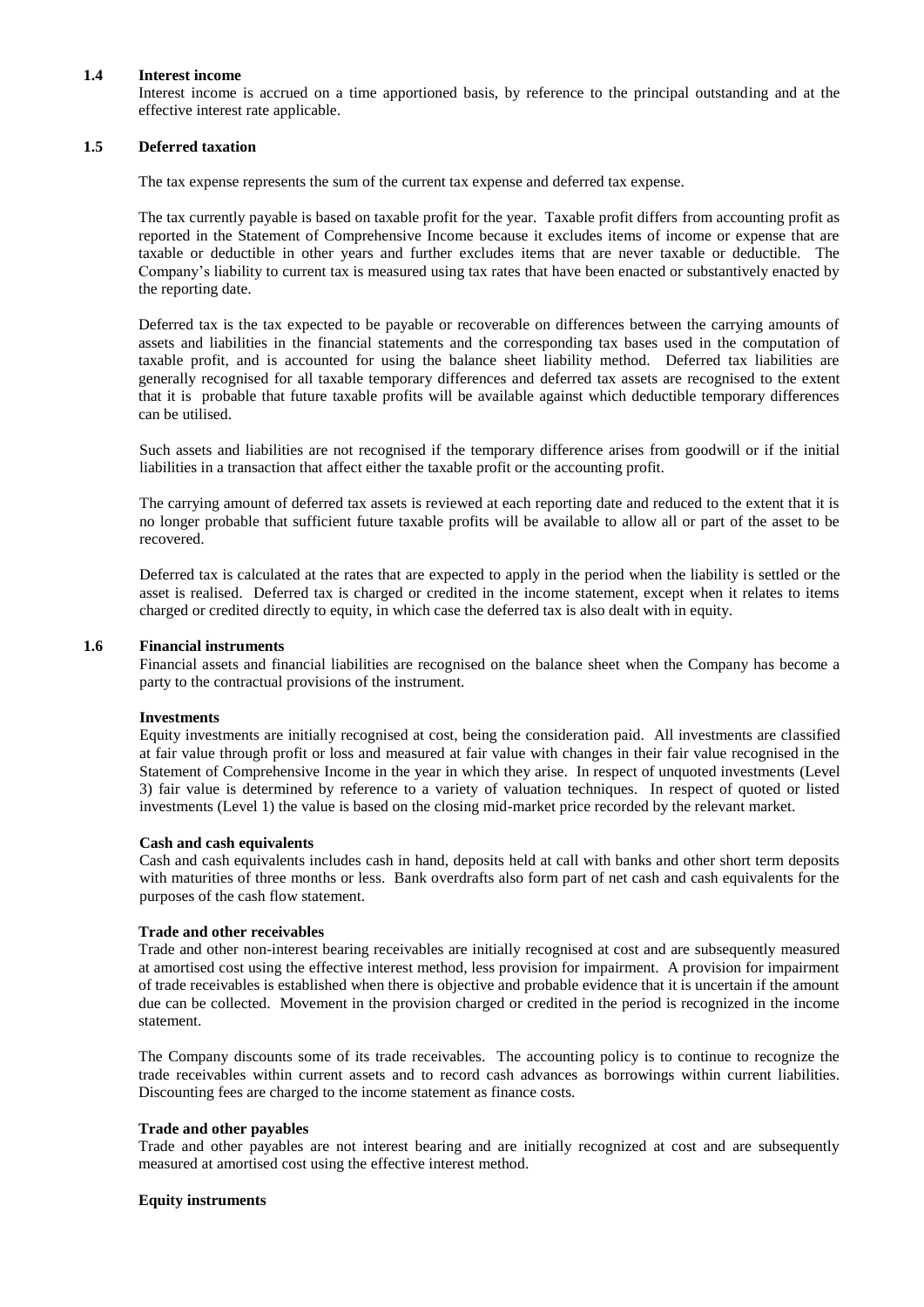Equity instruments issued by the Company are recorded at the proceeds received, net of direct issue costs.

# **1.7 Share based payments**

The Company issues equity-settled and cash-settled share-based payments to certain employees. Equity-settled share-based payments are measured at fair value at the date of grant by reference to the fair value of the equity instruments granted. The fair value determined at the grant date of equity-settled share-based payments is expensed on a straight-line basis over the vesting period, based on the Company's estimate of the number of instruments that will eventually vest with a corresponding adjustment to equity. Fair value is measured by use of a Black Scholes model. The expected life use in the model has been adjusted based on management's best estimated, for the effect of non-transferability, exercise restrictions, and behavioral considerations.

Non-vesting and market vesting conditions are taken into account when estimating the fair value of the option at grant date. Service and non-market vesting conditions are taken into account by adjusting the number of options expected to vest at each reporting date.

#### **1.8 Standards in issue but not yet effective**

New standards and interpretations currently in issue but not effective, based on EU mandatory effective dates, for accounting periods commencing on or after 1st October 2016 are:

- IFRS 9 Financial Instruments (EU effective date 1st January 2018)

- IFRS 15 Revenues from Contracts with Customers (EU effective date 1st January 2018)

- IFRS 16 Leases (EU effective date 1st January 2019)

- Amendments to IAS 7 Statement of Cashflows (effective for accounting periods beginning on or after 1st January 2017)

- Amendments to IAS 16 Property, Plant and Equipment (effective for accounting periods beginning on or after 1st January 2016)

- Amendments to IAS 34 Interim Financial Reporting (effective for accounting periods on or after 1st January 2016)

- Amendments to IAS 38 Intangible Assets (effective for accounting periods beginning on or after 1st January 2016)

The Company is in the process of assessing the impact of these new standards and interpretations on its financial reporting.

## **1.9 Critical accounting judgements and key sources of estimation uncertainty**

Estimates and judgements are continually evaluated and are based on historical experience, internal controls, advice from external experts and other factors, including expectations of future events that are believed to be reasonable under circumstances.

| 2. | <b>OTHER INCOME</b>                         | 2016<br>£ | 2015<br>£ |
|----|---------------------------------------------|-----------|-----------|
|    | Management fees                             | 14,000    | 9,333     |
| 3. | <b>FINANCE INCOME</b>                       | 2016<br>£ | 2015<br>£ |
|    | Bank and other interest received            | 11,823    | 357       |
| 4. | <b>LOSS FOR THE YEAR BEFORE TAX</b>         | 2016<br>£ | 2015<br>£ |
|    | Loss for the year is stated after charging: |           |           |
|    | Auditors' remuneration<br>- audit services  | 10,750    | 10,730    |
|    | - non-audit services                        | 1,000     | 1,500     |
|    |                                             |           |           |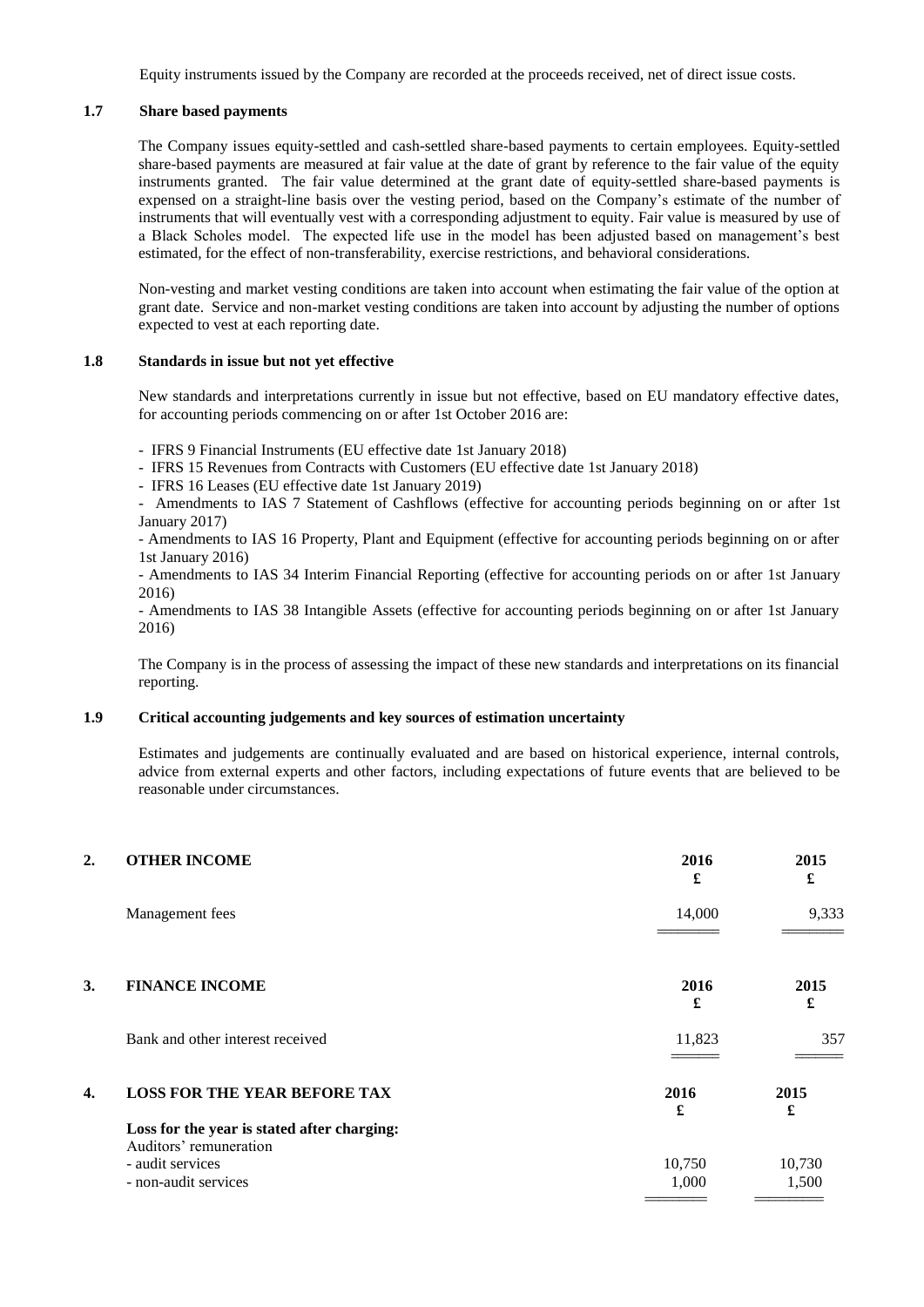| 5. | <b>DIRECTORS' EMOLUMENTS</b>                                                      | 2016<br>£ | 2015<br>£ |
|----|-----------------------------------------------------------------------------------|-----------|-----------|
|    | Aggregate emoluments including benefits in kind, by director,<br>are as follows:- |           |           |
|    | Simon Robinson                                                                    | 50,000    | 37,000    |
|    | Sohail Bhatti                                                                     | 54,988    | 38,581    |
|    | Aggregate emoluments                                                              | 104,988   | 75,581    |
|    |                                                                                   |           |           |

No director benefitted from any increase in the value of warrants during the year. No director exercised share warrants in the year.

The number of Directors for whom retirement benefits are accruing under defined contribution schemes was Nil (2015: Nil). The total contributions payable during the year amounted to £ Nil (2015: £Nil).

No new warrants were awarded to Directors during the year. Warrants held at the end of the year are detailed below

|                                                            | 2016<br><b>Number</b> | 2015<br><b>Number</b> |
|------------------------------------------------------------|-----------------------|-----------------------|
| Simon Robinson - exercise price 1.3p, expires 15 July 2017 | 4,461,538             | 4,461,538             |
| - exercise price 1.8, expires 31 July 2017                 | 400,000               |                       |
| Sohail Bhatti (exercise price 1.3p, expires 15 July 2017)  | 1,500,000             | 1,500,000             |
| - exercise price 1.8, expires 31 July 2017                 | 166,666               |                       |
|                                                            | 6,528,204             | 5,961,538             |
|                                                            |                       |                       |

Warrants acquired by the directors during the year were acquired as part of a placing that took place on 20 January 2016.

Post year end Simon Robinson took part in the placing in November 2016 and acquired further 800,000 warrants and was awarded a further 9,000,000 warrants with an exercise price of 1.3p and expiring on 31 October 2019.

| 6.   | <b>STAFF COSTS</b>                                                                   | 2016<br><b>Number</b> | 2015<br><b>Number</b> |
|------|--------------------------------------------------------------------------------------|-----------------------|-----------------------|
|      | The average monthly number of employees (including Directors)<br>during the year was |                       |                       |
|      | Administration                                                                       | 2                     | 2                     |
|      |                                                                                      | £                     | £                     |
|      | <b>Employment costs</b>                                                              |                       |                       |
|      | Wages and salaries                                                                   | 100,000               | 74,000                |
|      | Social security costs                                                                | 9,107                 | 2,661                 |
|      |                                                                                      | 109,107               | 76,661                |
| 7.   | <b>TAXATION</b>                                                                      | 2016                  | 2015                  |
| 7(a) | <b>Current year tax</b>                                                              | £                     | £                     |
|      | UK corporation tax (note $7(b)$ )                                                    |                       |                       |
|      |                                                                                      |                       |                       |
| 7(b) | Factors affecting the tax charge for the year                                        |                       |                       |
|      | Loss on ordinary activities before taxation                                          | (621, 530)            | (244, 920)            |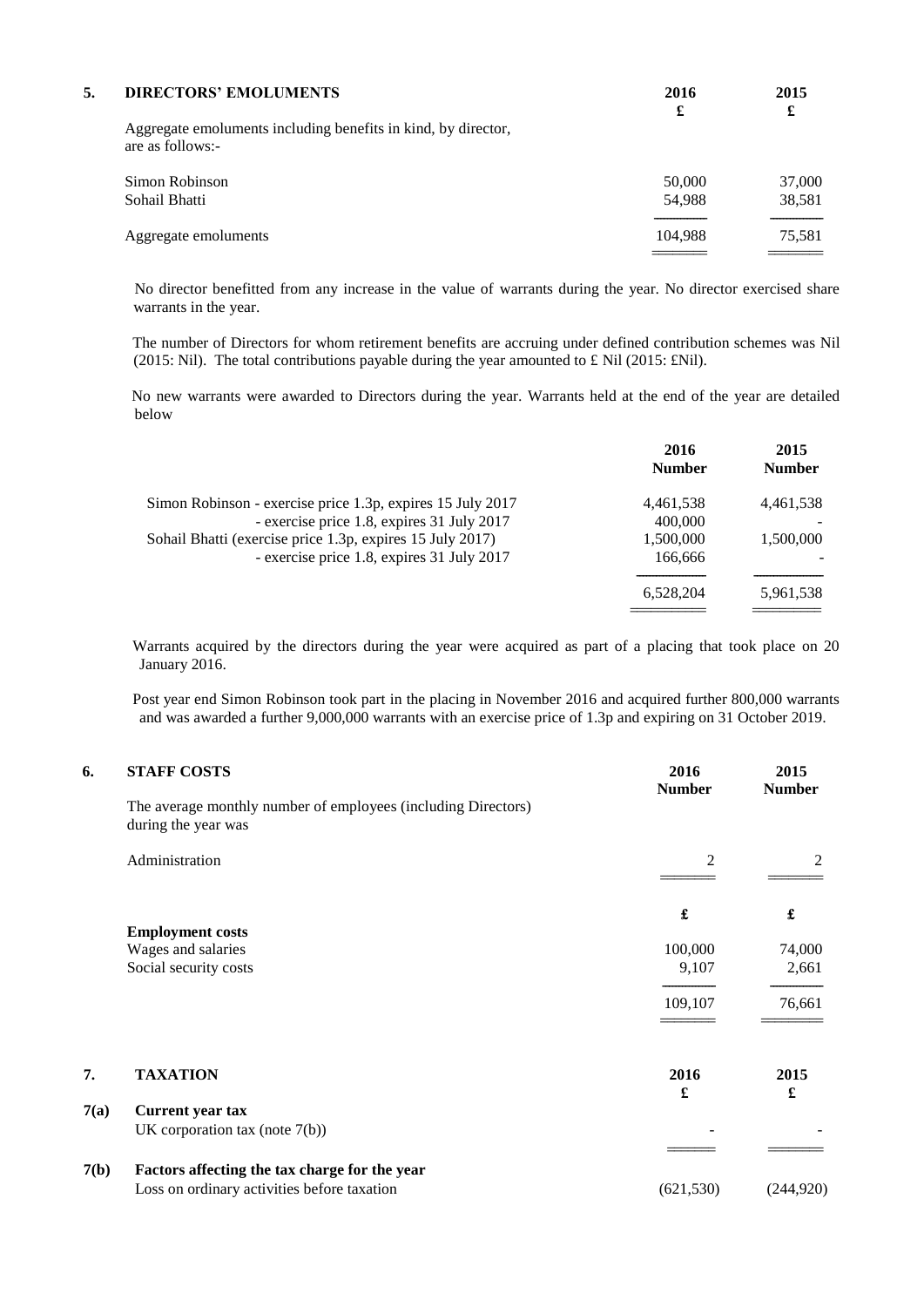| Loss on ordinary activities before taxation multiplied by the main<br>rate of UK corporation tax 20% (2015: 20%) | (124, 360) | (48,984) |
|------------------------------------------------------------------------------------------------------------------|------------|----------|
| Effects of:                                                                                                      |            |          |
| Non deductible expenses                                                                                          | 74,552     |          |
| Non taxable income                                                                                               |            |          |
| Accelerated capital allowances                                                                                   |            |          |
| Other timing differences                                                                                         |            |          |
| Utilisation of tax losses                                                                                        |            |          |
| Carried forward management expenses                                                                              | 48,754     | 48.984   |
| <b>Current tax charge</b>                                                                                        |            |          |
|                                                                                                                  |            |          |

# **8. LOSS PER SHARE**

The calculations of loss per share are based on the following losses and number of shares.

|                                                                           | 2016         |                | 2015         |                |
|---------------------------------------------------------------------------|--------------|----------------|--------------|----------------|
|                                                                           | <b>Basic</b> | <b>Diluted</b> | <b>Basic</b> | <b>Diluted</b> |
| Loss for the financial year                                               | (621, 530)   | (621, 530)     | (244.920)    | (244, 920)     |
| Weighted average number of shares for basic and<br>diluted loss per share | 166,226,947  | 166,226,947    | 126,908,817  | 126,908,817    |

| 9. | <b>INVESTMENTS</b>        | Level 1<br>£ | Level 3<br>£ | <b>Total</b><br>£ |
|----|---------------------------|--------------|--------------|-------------------|
|    | Held at fair value        |              |              |                   |
|    | At 1 October 2015         | 673,346      | 557,500      | 1,230,846         |
|    | Additions during the year |              | 269,174      | 269,174           |
|    | Revaluation               | (372, 758)   |              | (372, 758)        |
|    | At 30 September 2016      | 300,588      | 826,674      | 1,127,262         |
|    | Net book value            |              |              |                   |
|    | At 30 September 2016      | 300.588      | 826,674      | 1,127,262         |
|    | At 30 September 2015      | 673,346      | 557,500      | 1,230,846         |
|    |                           |              |              |                   |

Investments are measured at fair value. The directors consider that the carrying amount of investments approximates to their fair value.

Level 1 reflects financial instruments quoted in an active market.

All unquoted investments are level 3 in the fair value hierarchy, being financial instruments whose fair value is determined in whole or in part using valuation techniques based on assumptions that are not supported by prices from observable market transactions in the same instrument and not based on available observable market data.

The Company acquired the following investments during the year:

### **Simplestream Limited**

On 29 January 2016, the Company invested £257,384 as convertible loan note into Simplestream. On 15 August the Loan Note and the accumulated interest were converted at a value of £269,174 and resulting in a holding in Simplestream of 6.78%. Immediately after conversion the Simplestream demerged its subsidiary, TVPlayer and following further fund raise by TVplayer in which the company did not take part the holding in TVplayer at the end of the year was 4.66%.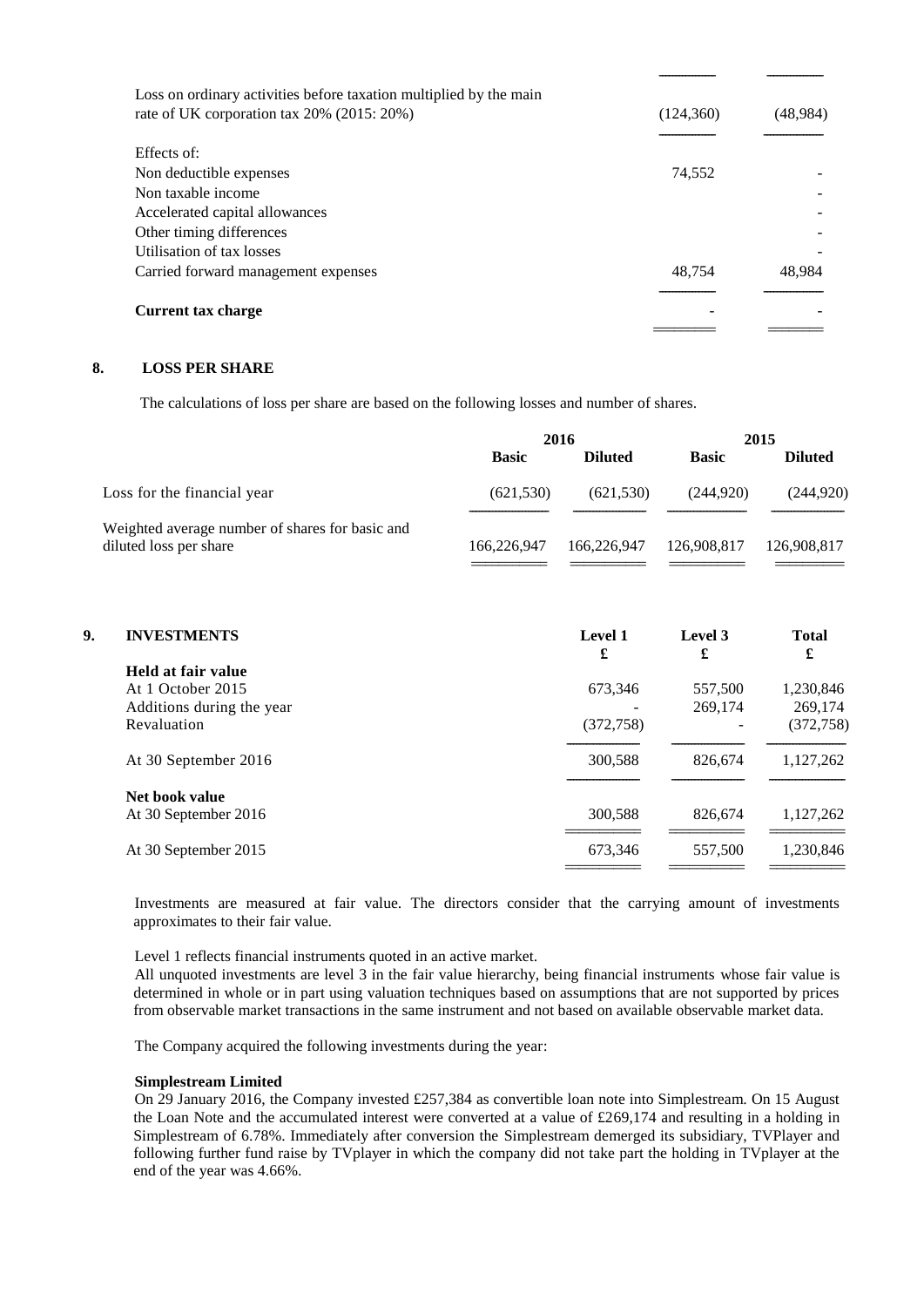| 10. | <b>TRADE AND OTHER RECEIVABLES</b> | 2016<br>£ | 2015<br>£ |
|-----|------------------------------------|-----------|-----------|
|     | Trade receivables                  | 8,400     | 4,200     |
|     | Prepayments and accrued income     | 8,814     | 3,163     |
|     | Other receivables                  |           | 9,186     |
|     |                                    | 17.214    | 16,549    |
|     |                                    |           |           |

The Directors consider the carrying value of trade receivables to equal their fair value. No interest is charged on receivables.

| 11. | <b>TRADE AND OTHER PAYABLES</b>                                       | 2016<br>£       | 2015<br>£       |
|-----|-----------------------------------------------------------------------|-----------------|-----------------|
|     | Other taxes and social security costs<br>Accruals and deferred income | 8,123<br>68,893 | 4,705<br>34,159 |
|     |                                                                       | 77.016          | 38,864          |

The Directors consider the carrying value of trade payables to equal their fair value.

# **12. SHARE CAPITAL 2016 2015**

|                                                                    | £         | £         |
|--------------------------------------------------------------------|-----------|-----------|
| <b>Issued and fully paid</b>                                       |           |           |
| As at 1 October 2015                                               | 2,182,954 | 1,813,675 |
| Issue of 40,000,000 (2015: 36,927,903) Ordinary shares of 1p each  | 400,000   | 369,279   |
| At 30 September 2016                                               | 2,582,954 | 2,182,954 |
| The Company has the following classes of share capital             |           |           |
| Ordinary shares 178,922,758 (2015: 138,922,758) shares of 1p each) | 1,789,228 | 1,389,228 |
| Deferred shares (8,819,181 shares of 9p each)                      | 793.726   | 793.726   |
|                                                                    | 2,582,954 | 2.182.954 |
|                                                                    |           |           |

# **Share transaction history**

During the 2016 financial year the following share transactions took place.

| 1p shares  | Value             |
|------------|-------------------|
|            | £                 |
| 37,733,334 | 377,333<br>22,667 |
|            | 2,266,666         |

The Ordinary shares have full voting rights, priority dividend rights and priority in the case of winding up.

The Deferred shares have no voting rights and shareholders are not entitled to any dividend, and only receive the nominal amount paid up on their share after there has been a distributed £1,000,000 to the holders of the Ordinary shares. The Deferred shares shall not entitle the holders thereof to any further or other right of participation in the assets of the Company.

### **Warrants**

During the year warrants were granted as follows: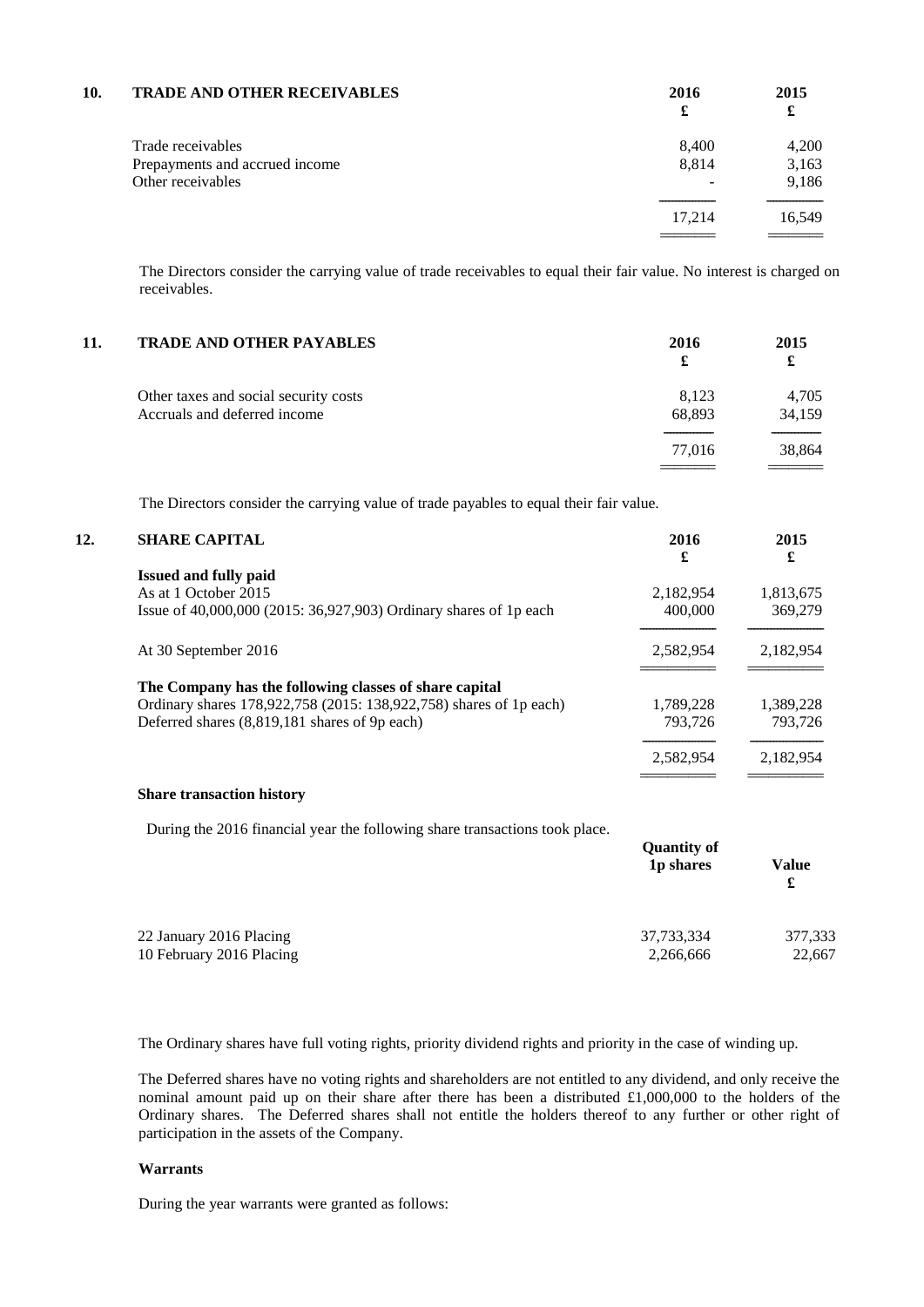| Type<br>Placing warrants | Exercise price<br>1.8p | Expiry date<br>31 July 2017 | Number<br>10,000,000 |
|--------------------------|------------------------|-----------------------------|----------------------|
| As At 1 October 2015     | <b>Warrant Number</b>  | <b>Exercise price pence</b> | <b>Expiry Date</b>   |
|                          | 20,973,048             | 1.3p                        | 15/07/2017           |
|                          | 3,059,846              | 1.3p                        | 15/07/2019           |
|                          | 8,000,000              | 1.8p                        | 27/01/2018           |
|                          | 32,032,894             |                             |                      |
| Granted during the year  | 10,000,000             | 1.8p                        | 31/07/2017           |
|                          | 42,032,894             |                             |                      |
| As At 30 September 2016  | 20,973,048             | 1.3p                        | 15/07/2017           |
|                          | 3,059,846              | 1.3p                        | 15/07/2019           |
|                          | 8,000,000              | 1.8p                        | 27/01/2018           |
|                          | 10,000,000             | 1.8p                        | 31/07/2017           |
|                          | 42,032,894             |                             |                      |

# **13. FINANCIAL INSTRUMENTS**

The Company's financial instruments comprise cash and various items such as trade receivables and trade payables that arise directly from its operations.

# **Categories of fair values of financial assets and liabilities**

Set up below is a comparison by category of the carrying amounts and fair values of the Company's financial instruments:

|                                                   | 2016<br>£ | 2015<br>£ |
|---------------------------------------------------|-----------|-----------|
| <b>Financial assets</b>                           |           |           |
| Cash and cash equivalents                         | 139,412   | 41,901    |
| Trade receivables                                 | 8,400     | 4,200     |
| Other receivables                                 |           | 3,500     |
| Total financial assets                            | 147,812   | 49,601    |
| <b>Non-financial assets</b>                       |           |           |
| Prepayments and accrued income                    | 8,814     | 3,163     |
| Other receivables                                 |           | 5,686     |
| <b>TOTAL ASSETS</b>                               | 156,626   | 58,450    |
| <b>Financial liabilities</b>                      |           |           |
| Financial liabilities measured at amortised cost: |           |           |
| Accruals                                          | 68,892    | 34,159    |
|                                                   | 68,892    | 34,159    |
| Non-financial liabilities                         |           |           |
| Other payables                                    | 8,124     | 4,705     |
| <b>TOTAL LIABILITIES</b>                          | 77,016    | 38,864    |
|                                                   |           |           |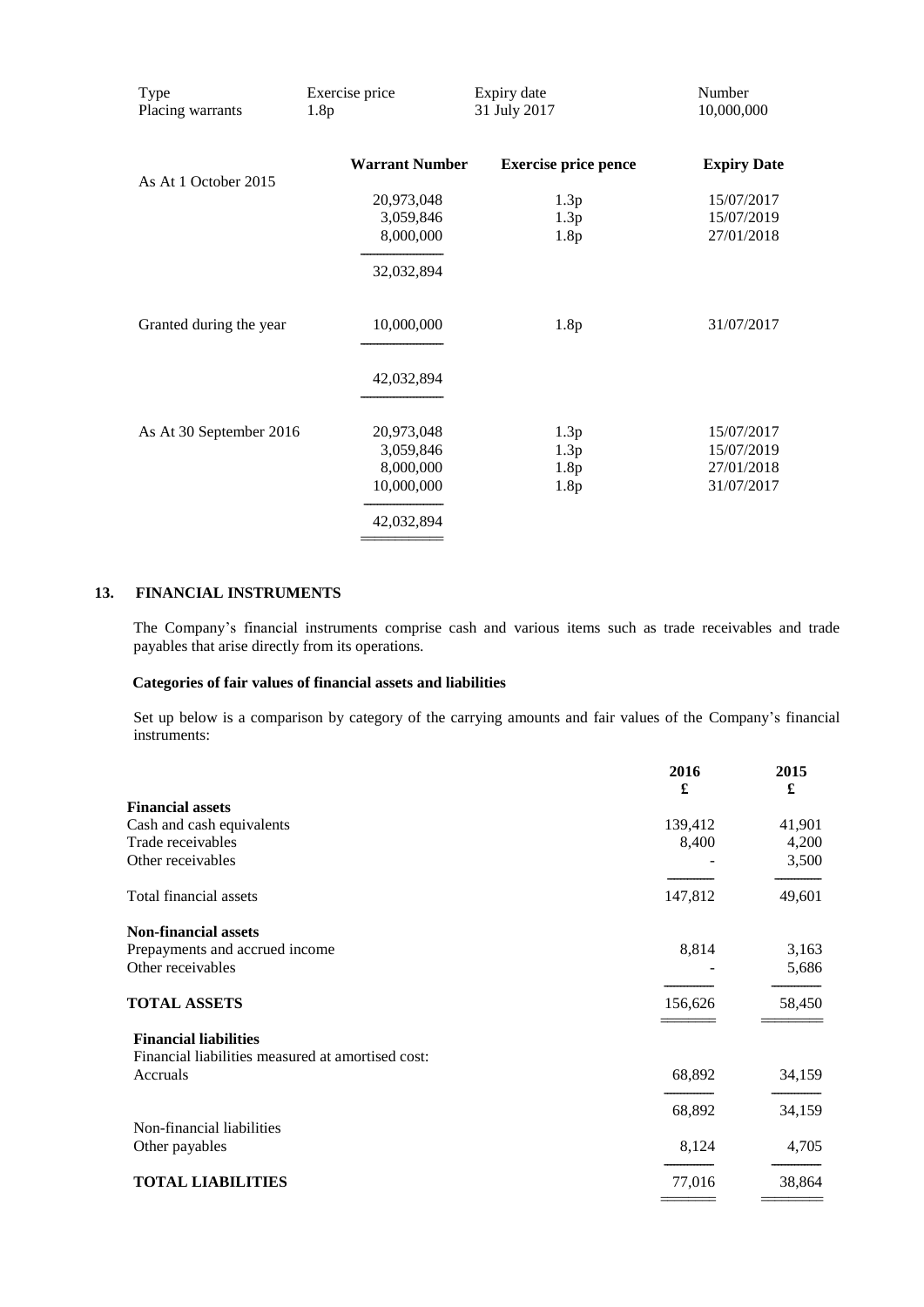The fair value of the Company's financial assets and liabilities are not materially different from their carrying values in the statement of financial position, as such no fair value hierarchy analysis has been produced.

It is and has been throughout the period under review, the Company's policy that no trading in financial derivatives shall be undertaken.

The main risks arising from the Company's financial instruments are interest rate movements, liquidity risk, and credit risk. The Directors do not consider there to be significant exposure to market or price risk.

#### **Interest rate risk**

It is the Company's policy to regularly review the Company's exposure to interest rate risk.

#### **Financial assets**

The Company's exposure to interest rate risk currently applies only to the interest received on cash deposits which is based on the NatWest base rate. The Company's floating rate cash balances at the year end were £115,391 (2015: £35,357).

### **Liquidity risk**

The principal risk to which the Company is exposed is liquidity risk. The nature of the Company's activities means it finances its operations through retained earnings and the issue of new shares to investors. The principal cash requirements are in relation to the Company's investing policy and meeting working capital requirements. The Company seeks to manage liquidity through planning, forecasting, and careful cash management.

#### **Credit risk**

The Company carries out credit checks on potential customers and monitors and chases debts that are overdue to mitigate their credit risk.

#### **Capital management**

The Company's main objective when managing capital is to protect returns to shareholders by ensuring the Company will continue to invest and trade profitably in the foreseeable future. The Company also aims to maximise its capital structure of equity so as to minimise its cost of capital. The Company expects its current and projected capital resources to be sufficient to cover its existing liabilities.

The Company has not made any changes to its capital management during the year.

# **14. ULTIMATE CONTROLLING PARTY**

The Company is listed on AIM and there is no individual controlling party. The Directors' Report provides details of those shareholders with an individual holding exceeding 3% of issued share capital.

### **15. RELATED PARTY DISCLOSURES**

As well as remuneration of Directors (Note 5), the following transactions fall within the scope of IAS 24 Related Party Disclosures.

During the year Sports Resource Group Limited, a company controlled by Chris Akers who is a significant shareholder in Yolo Leisure and Technology Plc was paid £ Nil (2015: £28,800) for corporate services relating to the new share issue. At the year end the Company owed £Nil (2015: £6,000) to Sports Resource Group Limited.

Simon Robinson's director's fees of £ Nil (2015: £8,000) were paid to Positive Thoughts Limited, a company controlled by him.

Sohail Bhatti's director's fees of £ Nil (2015: £8,000) were paid to Woodhouse Price Limited, a company controlled by him.

## **16. POST BALANCE SHEET EVENTS**